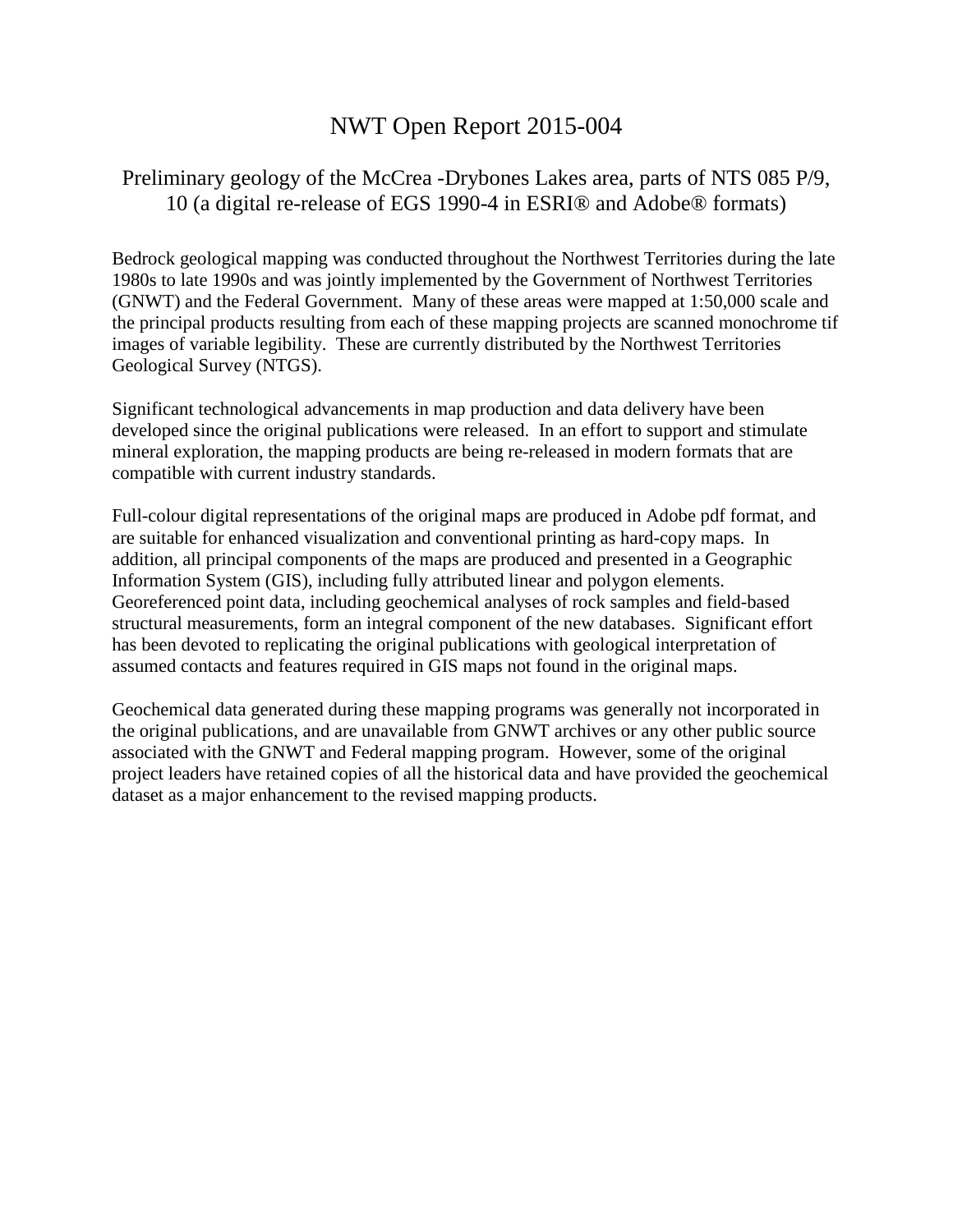## **CONTENTS**

|                                 | - Contains a text and PDF readme file and MXD file. The<br>MXD file will open the geodatabase compilation with pre-<br>set colours and symbols                                                                                                                                         |
|---------------------------------|----------------------------------------------------------------------------------------------------------------------------------------------------------------------------------------------------------------------------------------------------------------------------------------|
|                                 | Note: To correctly display the structural symbols, you will<br>need to copy the True Type Fonts (.ttf) in the<br>"StructuralSymbols" folder to your windows/fonts folder.                                                                                                              |
| LayerFiles                      | - Contains LYR files that will symbolize the appropriate<br>layer with the symbols consistent across map sheets.                                                                                                                                                                       |
| \PDF_Plot_Files                 | - Contains a full-colour digital representation of the original<br>map produced in Adobe pdf format and is suitable for<br>enhanced visualization and conventional printing as hard-<br>copy maps.                                                                                     |
| \FileGeodatabase-NAD83Z12       | - Contains all the principal components of the map in<br>ESRI's File Geodatabase (projected into UTM Zone 12,<br>NAD 83), including fully attributed linear, polygon and<br>point elements, including geochemical analyses of rock<br>samples and field-based structural measurements. |
|                                 | Note: Any changes to these files through Windows<br>Explorer will adversely affect the database.                                                                                                                                                                                       |
| \Shapefiles-NAD83Z12            | - Contains editable ESRI's ShapeFiles exported from the<br>File Geodatabase.                                                                                                                                                                                                           |
| <i><b>Spreadsheets</b></i>      | - Contains geochemical and structural data generated<br>during the mapping program in Excel spreadsheets (.xlsx).                                                                                                                                                                      |
| <i><b>StructuralSymbols</b></i> | - Contains the True Type Fonts (.ttf) that are used for<br>structural symbols to be copied to your windows/fonts<br>folder.                                                                                                                                                            |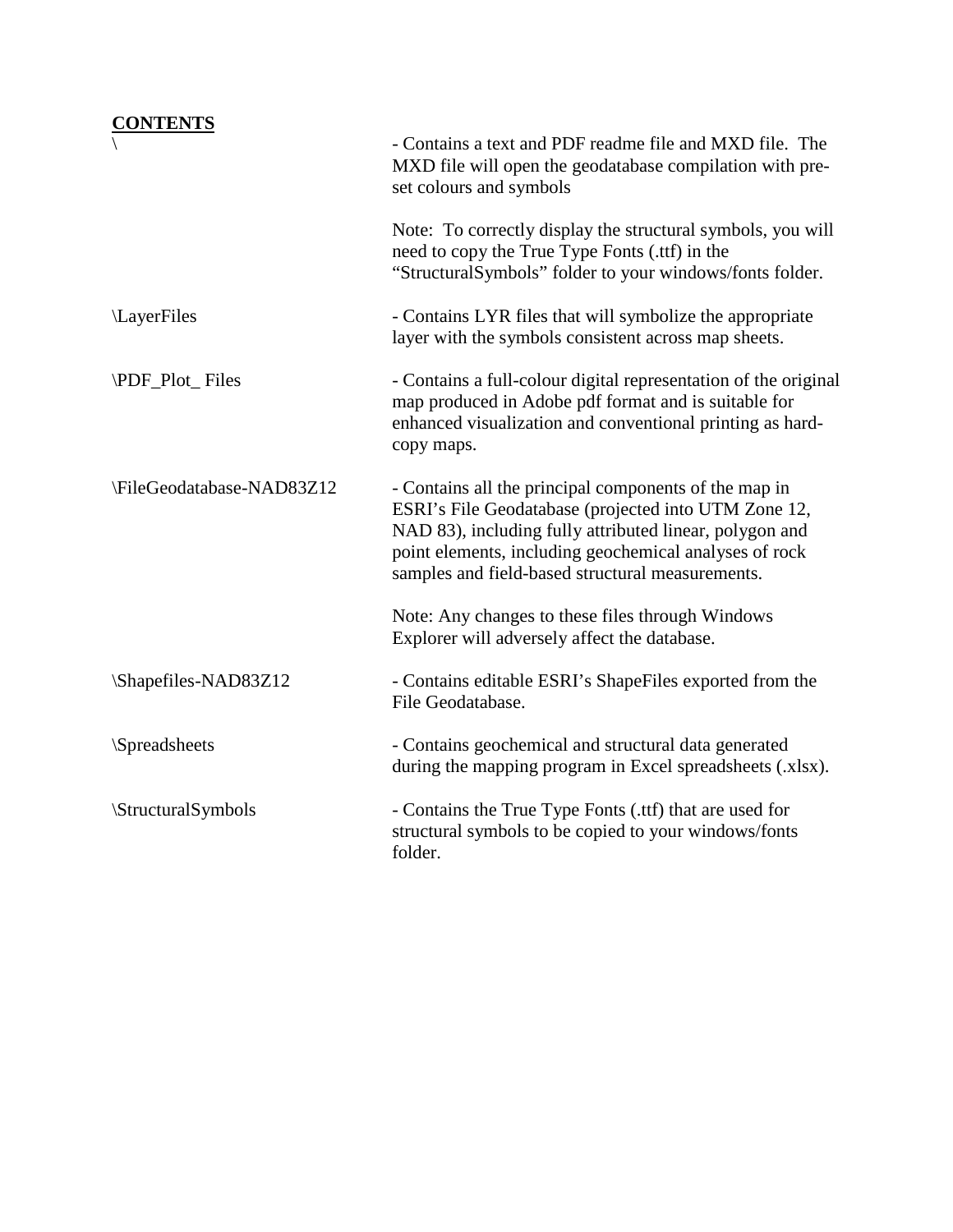#### **PROJECTION**

NAD 1983 UTM Zone 12N WKID: 26912 Authority: EPSG

Projection: Transverse\_Mercator False\_Easting: 500000.0 False\_Northing: 0.0 Central\_Meridian: -111.0 Scale\_Factor: 0.9996 Latitude\_Of\_Origin: 0.0 Linear Unit: Meter (1.0)

Geographic Coordinate System: GCS\_North\_American\_1983 Angular Unit: Degree (0.0174532925199433) Prime Meridian: Greenwich (0.0) Datum: D\_North\_American\_1983 Spheroid: GRS\_1980 Semimajor Axis: 6378137.0 Semiminor Axis: 6356752.314140356 Inverse Flattening: 298.257222101

#### **REFERENCES**

Stubley, M.P. 1990 Preliminary Geology of the McCrea - Drybones Lake area, parts of NTS 85 P/9,10; Canada-NWT Mineral Development Agreement. EGS 1990-04.

#### **TERMS OF USE**

Information in this map is provided as a public service by the Government of the Northwest Territories. This information is made available "as is" and without warranty of any kind, either expressed or implied. The information may be used on the strict understanding that neither the Government nor its ministers, employees, agents shall be liable for losses or damages of any kind that may arise as a result of information provided by this compilation. This material, including copyright and marks under the Trademarks Act (Canada), unless otherwise indicated, is owned by the Government of Northwest Territories and protected by intellectual property law.

Material may not be used or reproduced for commercial purposes without the prior written consent arranged by the Manager, Public Affairs and Communications. If it is reproduced or redistributed for non-commercial purposes, Government of the Northwest Territories copyright is to be acknowledged.

The Northwest Territories Geological Survey welcomes corrections or additional information from users. See documentation accompanying the digital data. This publication is available for free download through Gateway (http://gateway.nwtgeoscience.ca/).